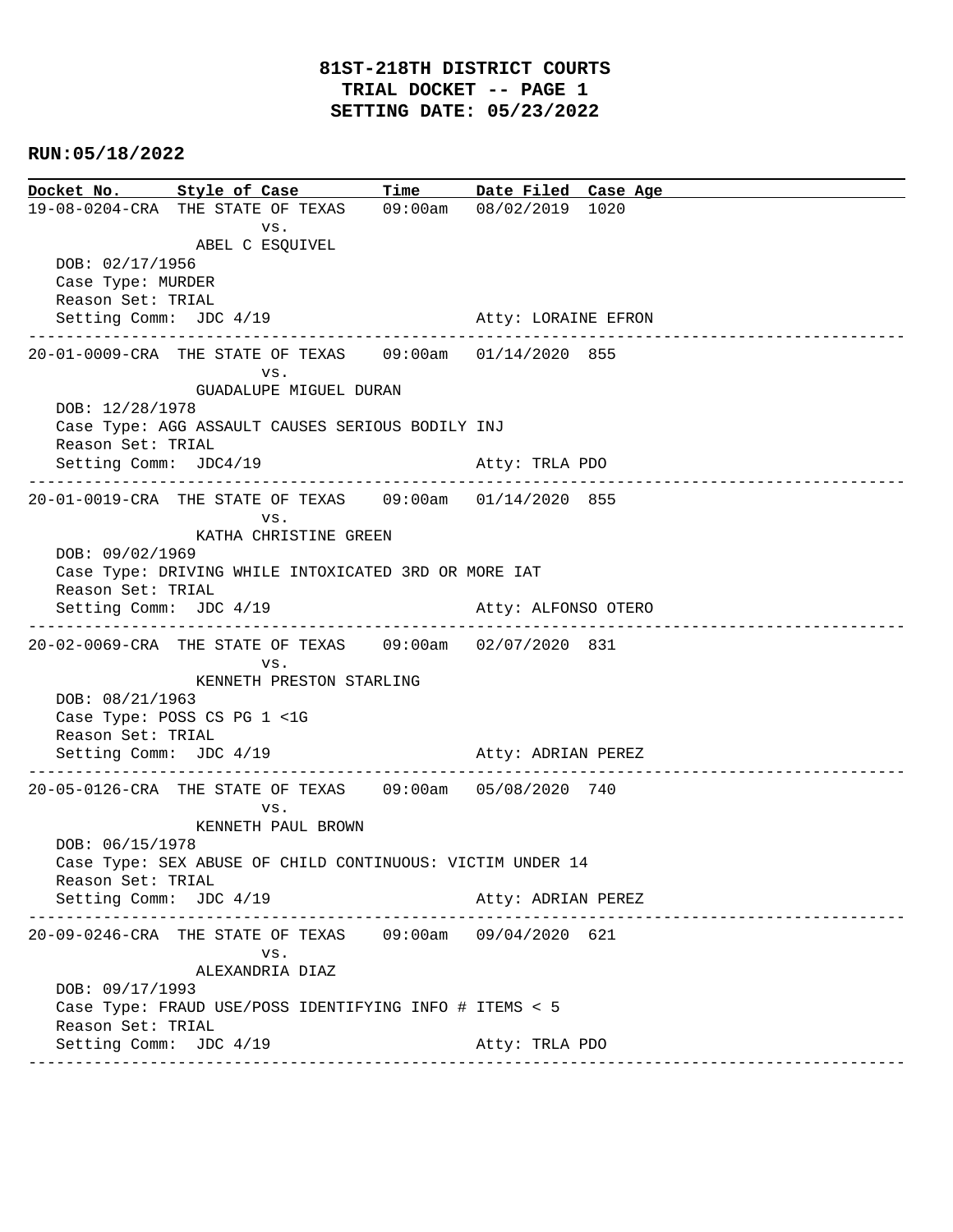**Docket No. Style of Case Time Date Filed Case Age**  20-10-0270-CRA THE STATE OF TEXAS 09:00am 10/02/2020 593 vs. FAUSTO RANGEL RODRIGUEZ DOB: 09/06/1955 Case Type: MURDER Reason Set: TRIAL Setting Comm: JDC 4/19 Atty: ALFONSO CABANAS ---------------------------------------------------------------------------------------------- 21-02-0061-CRA THE STATE OF TEXAS 09:00am 02/08/2021 464 vs. ROSE ANN PEREZ DOB: 09/09/1973 Case Type: MAN DEL CS PG 1 >=4G<200G Reason Set: TRIAL Setting Comm: JDC 4/19 Atty: ADRIAN PEREZ ---------------------------------------------------------------------------------------------- 21-02-0062-CRA THE STATE OF TEXAS 09:00am 02/08/2021 464 vs. ROSE ANN PEREZ DOB: 09/09/1973 Case Type: POSS CS PG 1 >=1G<4G Reason Set: TRIAL Setting Comm: JDC 4/19 Atty: ADRIAN PEREZ ---------------------------------------------------------------------------------------------- 21-02-0070-CRA THE STATE OF TEXAS 09:00am 02/08/2021 464 vs. HENRY NEAL YON DOB: 03/12/1986 Case Type: POSS CS PG 1 <1G Reason Set: TRIAL Setting Comm: JDC 4/19 Atty: EDWARD ADAMS ---------------------------------------------------------------------------------------------- 21-02-0083-CRA THE STATE OF TEXAS 09:00am 02/08/2021 464 vs. RAYMOND DIEGO REYES DOB: 06/10/1965 Case Type: INTOXICATION MANSLAUGHTER W/VEHICLE Reason Set: TRIAL Setting Comm: JDC 4/19 Atty: ALFONSO CABANAS ---------------------------------------------------------------------------------------------- 21-02-0088-CRA THE STATE OF TEXAS 09:00am 02/08/2021 464 vs. KATHA CHRISTINE GREEN DOB: 09/02/1969 Case Type: DRIVING WHILE INTOXICATED 3RD OR MORE IAT Reason Set: TRIAL Setting Comm: JDC 4/19 Atty: ALFONSO OTERO ----------------------------------------------------------------------------------------------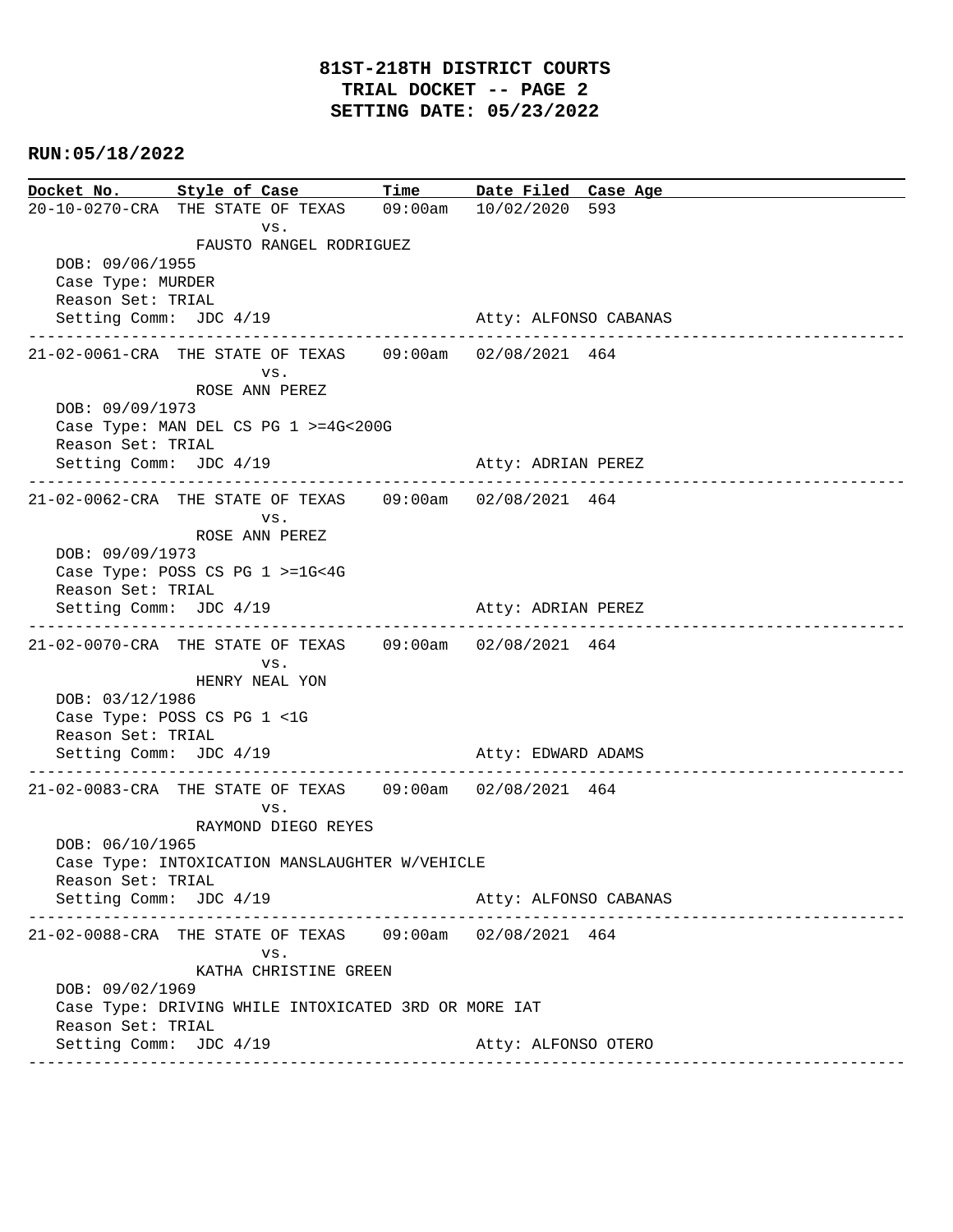**Docket No. Style of Case Time Date Filed Case Age**  21-03-0147-CRA THE STATE OF TEXAS 09:00am 03/05/2021 439 vs. DYLAN JAY PENA DOB: 04/26/2000 Case Type: SEXUAL ASSAULT CHILD Reason Set: TRIAL Setting Comm: JDC 4/19 Atty: ROBERT BARRERA ---------------------------------------------------------------------------------------------- 21-05-0230-CRA THE STATE OF TEXAS 09:00am 05/07/2021 376 vs. JONATHAN DELL TALLEY DOB: 12/18/1985 Case Type: POSS CS PG 1 <1G Reason Set: TRIAL Setting Comm: JDC 4/19 Atty: ADRIAN PEREZ ---------------------------------------------------------------------------------------------- 21-07-0325-CRA THE STATE OF TEXAS 09:00am 07/12/2021 310 vs. SYLVIA GUILLEN-LOPEZ DOB: 11/01/1979 Case Type: POSS CS PG 1 <1G Reason Set: TRIAL Setting Comm: JDC 4/19 Atty: TRLA PDO ---------------------------------------------------------------------------------------------- 21-07-0333-CRA THE STATE OF TEXAS 09:00am 07/12/2021 310 vs. ARMANDO ANTHONY VIDALES DOB: 04/18/1997 Case Type: AGG SEXUAL ASSAULT CHILD Reason Set: TRIAL Setting Comm: JDC 4/19 (DEF IN FED CUSTODY) Atty: STEPHEN BARRERA ---------------------------------------------------------------------------------------------- 21-08-0343-CRA THE STATE OF TEXAS 09:00am 08/20/2021 271 vs. CESAR SOLIS DOB: 03/07/1964 Case Type: AGG ROBBERY Reason Set: TRIAL Setting Comm: JDC 4/19 Atty: TRLA PDO ---------------------------------------------------------------------------------------------- 21-08-0350-CRA THE STATE OF TEXAS 09:00am 08/20/2021 271 vs. DOYLE WAYNE GIBBS DOB: 04/03/1974 Case Type: UNL POSS FIREARM BY FELON Reason Set: TRIAL Setting Comm: JDC 4/19 Atty: ROBERTO VARGAS ----------------------------------------------------------------------------------------------